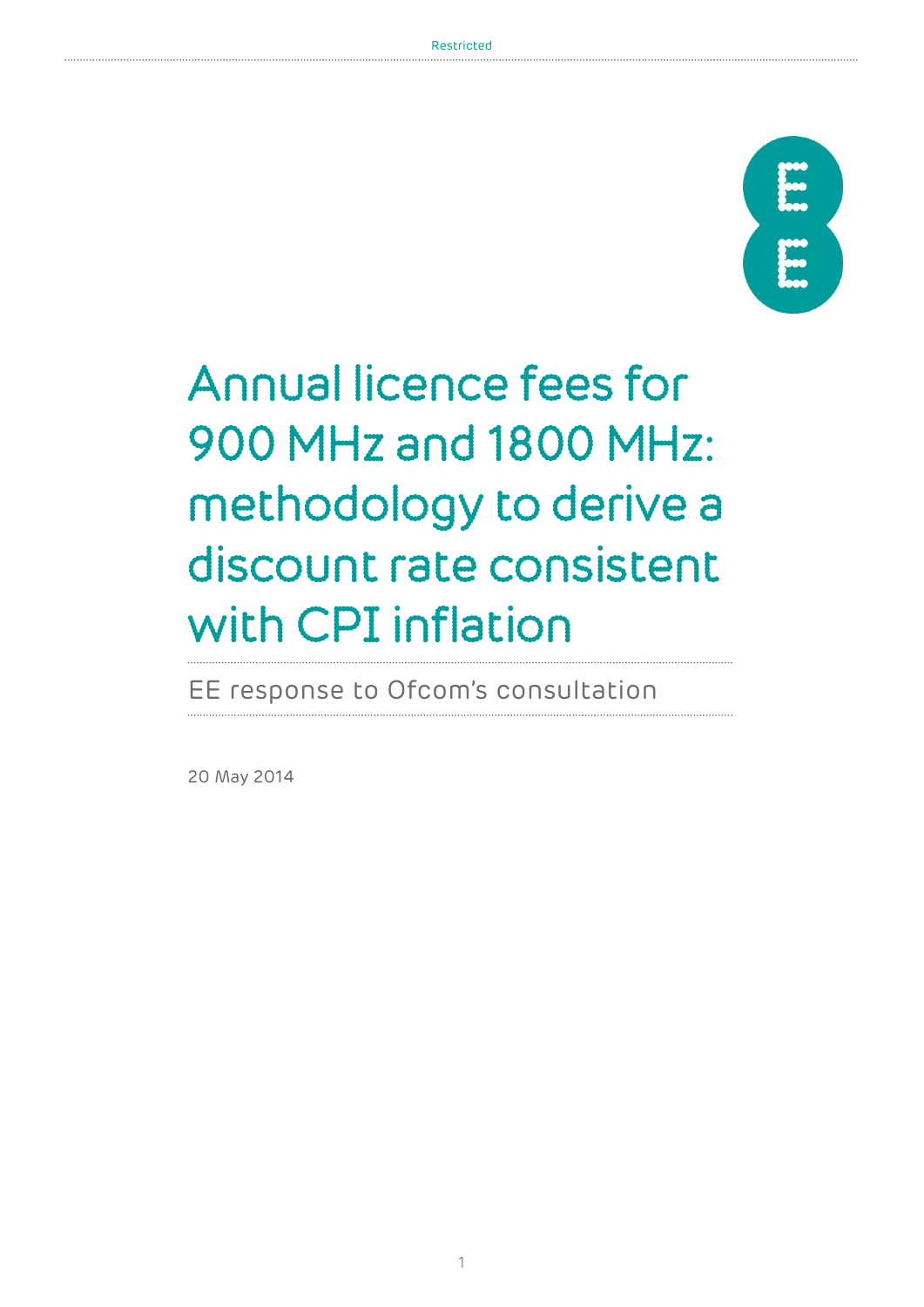## <span id="page-1-0"></span>**Table of contents**

| 2. |                                                                  |  |
|----|------------------------------------------------------------------|--|
| 3. | The choice of inflation index is one of several methodological   |  |
| 4. | Cost of capital estimates must be up to date and consistent with |  |
| 5. |                                                                  |  |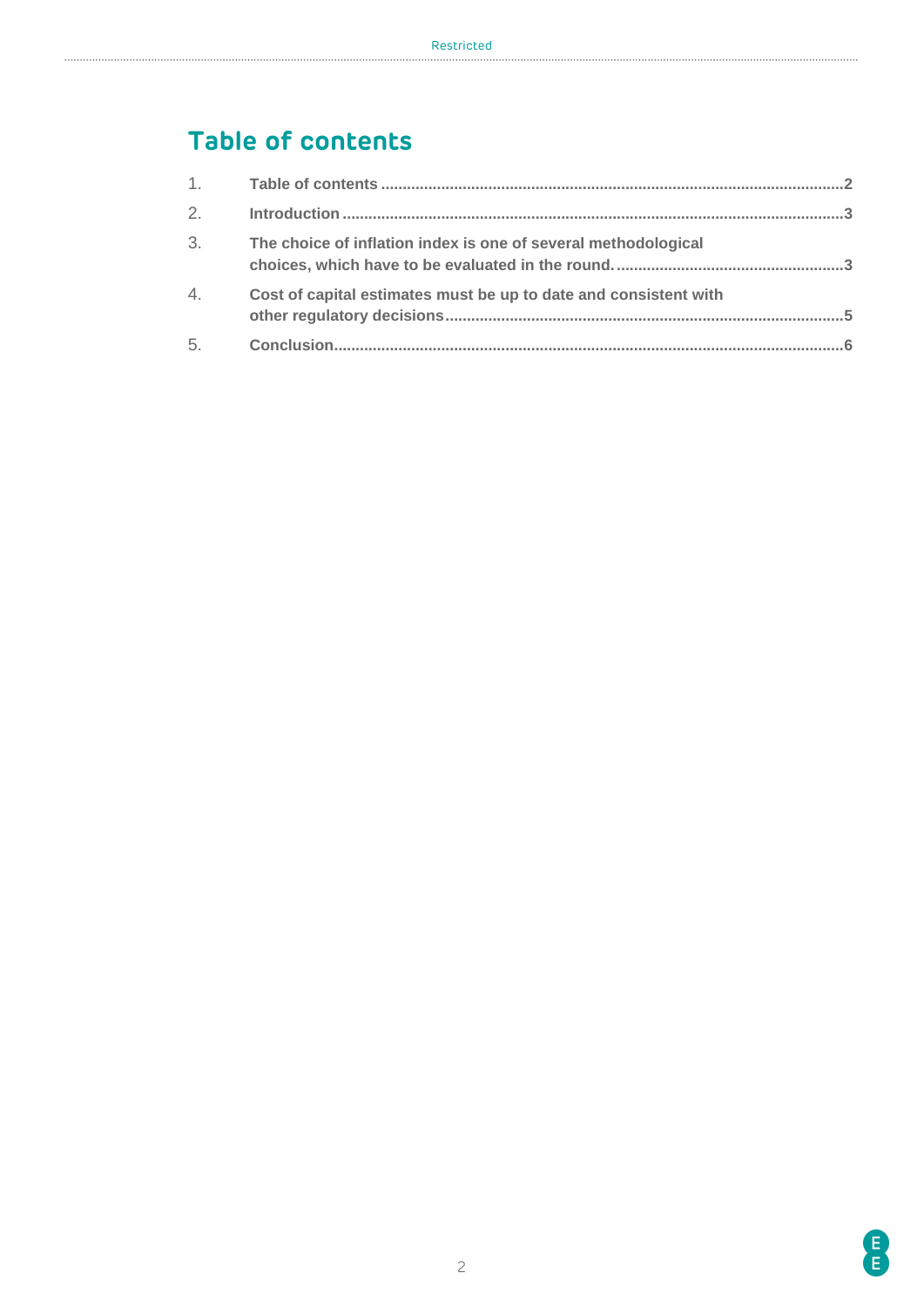#### <span id="page-2-0"></span>**Introduction**

Ofcom consulted on proposed, revised Annual Licence Fees (ALFs) for 900 and 1800 MHz in October 2013 (the October consultation). Ofcom's proposed methodology for deriving annual licence fees establishes a lump-sum spectrum value, which is then converted to an annual payment using a 20 year annuity formula. The discount rate used in this formula is the real weighted average cost of capital (WACC) for UK mobile network operators as established in the 2011 Mobile Call Termination (MCT) Statement with reference to the Retail Price Index (RPI). Ofcom further proposed that the annual payment would then be increased by RPI every year in order to stay constant in real terms.

Several stakeholders have argued that the WACC is not the appropriate discount rate to apply in Ofcom's methodology, rather it should be the cost of debt or the risk-free rate. In relation to a specific question in Ofcom's consultation document, <sup>1</sup> some stakeholders have expressed concerns that, following the decision by the Office of National Statistics to de-classify the RPI as a national statistic, the RPI may not continue to be available as reference rate.

On 17 April 2014, Ofcom issued a supplementary consultation titled "Annual licence fees for 900 MHz and 1800 MHz: methodology to derive a discount rate consistent with CPI inflation". Though the consultation insists that Ofcom has not yet made a decision on which discount rate to use in its methodology or which inflation index the real discount rate should be derived from, it asks for stakeholders' views on a proposed methodology for re-basing possible real discount rates to the Consumer Price Index (CPI) if Ofcom were to adopt the CPI rather than the RPI. Despite Ofcom's insistence, we interpret the publication of this consultation as a sign that Ofcom is minded to change its methodology to use CPI rather than RPI. If not, there would be no reason to conduct this supplementary consultation.

#### <span id="page-2-1"></span>**The choice of inflation index is one of several methodological choices, which have to be evaluated in the round.**

As a first observation, we note that the question of inflation index is a material issue for EE. If the basis of the ALF calculation were changed from RPI to CPI, we estimate that, over the next three years, EE would pay approx. £10m per annum (pa) more than the £120m pa estimated based on Ofcom's October 2013 proposal using the 2011 MCT WACC. Whilst we agree that a change to use CPI rather than RPI might be neutral in Net Present Value terms over 20 years, corporate planning and budgets generally look three to five years ahead. A shortfall of £10m pa over the next three years would be a material concern and require cost savings or price increases. 2

<sup>1</sup> Question no. 4

<sup>2</sup> Please refer to section 4 of EE's response to Ofcom's consultation on Annual licence fees for 900 and 1800 MHz, submitted January 2014.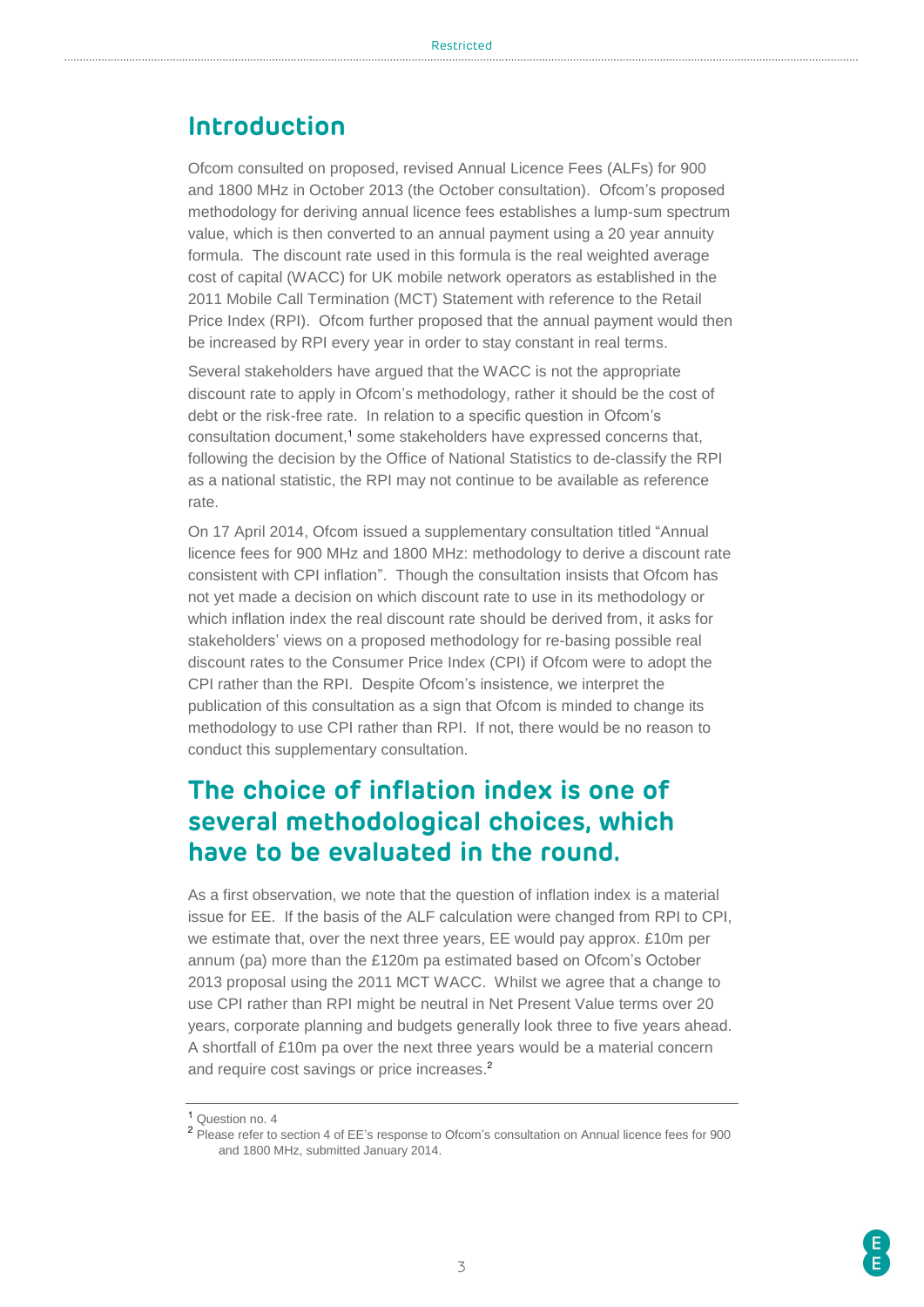We do not think it is appropriate to consider the inflation index hypothetically or in isolation.

- Under Article 6 of the 2010 Directions,<sup>3</sup> Ofcom is required to revise ALFs for 900MHz and 1800MHz licences so that they "*reflect the full market value of the frequencies in those bands*". Ofcom is also subject to its general duties under ss.3 and 4 Communications Act 2003 and Article 8 Framework Directive, 4 in particular to ensure that the *eventual ALFs imposed*: (i) promote the optimal use for wireless telegraphy of the electromagnetic spectrum;<sup>5</sup> (ii) promote investment and innovation;<sup>6</sup> (iii) do not distort competition or favour one form of electronic communications network over another;<sup>7</sup> and (iv) are objective, non-discriminatory and proportionate to what they are intended to achieve.<sup>8</sup>
- Each element of Ofcom's methodology in deriving ALFs therefore cannot be considered in isolation, without considering whether the *resulting* ALF both reflects full market value and accords with Ofcom's statutory duties. It would be wrong for Ofcom to adopt a mechanical approach in which, while each step might appear justifiable if viewed in isolation, the overall result is disproportionate.
- The choice of inflation index cannot be divorced from the choice of discount rate or indeed the wider ALF methodology and its implementation. For example, it might be tolerable to use the CPI instead of RPI, if the discount rate used were the cost of debt rather than the WACC because in aggregate the impact of using the CPI rather than the RPI would be offset by the impact of using the cost of debt, not the WACC.
- Moreover, taking a cost of capital figure calculated in 2011 and adjusting it by a measure of inflation expectations calculated three years later cannot simply be assumed to produce an appropriate discount rate. This approach is an artificial construct which introduces the potential for error and hence divergence of the eventual ALF from market value. Further, the cost of capital figure (which, as explained below is now three years out of date) is likely to have assumptions embedded in it which are different from those contained in the inflation expectations.

We remain of the view that Ofcom must demonstrate that its ALF proposal, taking account of all aspects of the methodology, meets the criteria of being a good estimate of market value.

Ofcom is obliged to carry out an impact assessment of its estimate of market value (compared to other possible estimates) and explain how a given estimate promotes its statutory duties: see s.7 Communications Act 2003. Ofcom is also under a duty of transparency under ss.3(3)(a) Communications Act 2003 and Articles 3(3) and 8(5) Framework Directive. The October consultation proposed a punitive ALF and Ofcom did not explain through which mechanism

<sup>3</sup> The Wireless Telegraphy Act 2006 (Directions to OFCOM) Order 2010

<sup>4</sup> Directive [2002/21/EC](http://eur-lex.europa.eu/LexUriServ/LexUriServ.do?uri=CELEX:32002L0021:EN:NOT) of the European Parliament and of the Council of March 2002 on a common regulatory framework for electronic communications networks and services

<sup>5</sup> See s.3(2)(a) Communications Act 2003; Article 8(2)(d) Framework Directive.

<sup>6</sup> See s.3(4)(d) Communications Act 2003 and Article 8(5)(d) Framework Directive.

 $7$  See s.3(4)(d) and 4(3) Communications Act 2003 and Article 8(2) and 8(5)(c) Framework **Directive** 

<sup>&</sup>lt;sup>8</sup> See s.3 Communications Act 2003 and Article 8(5) Framework Directive.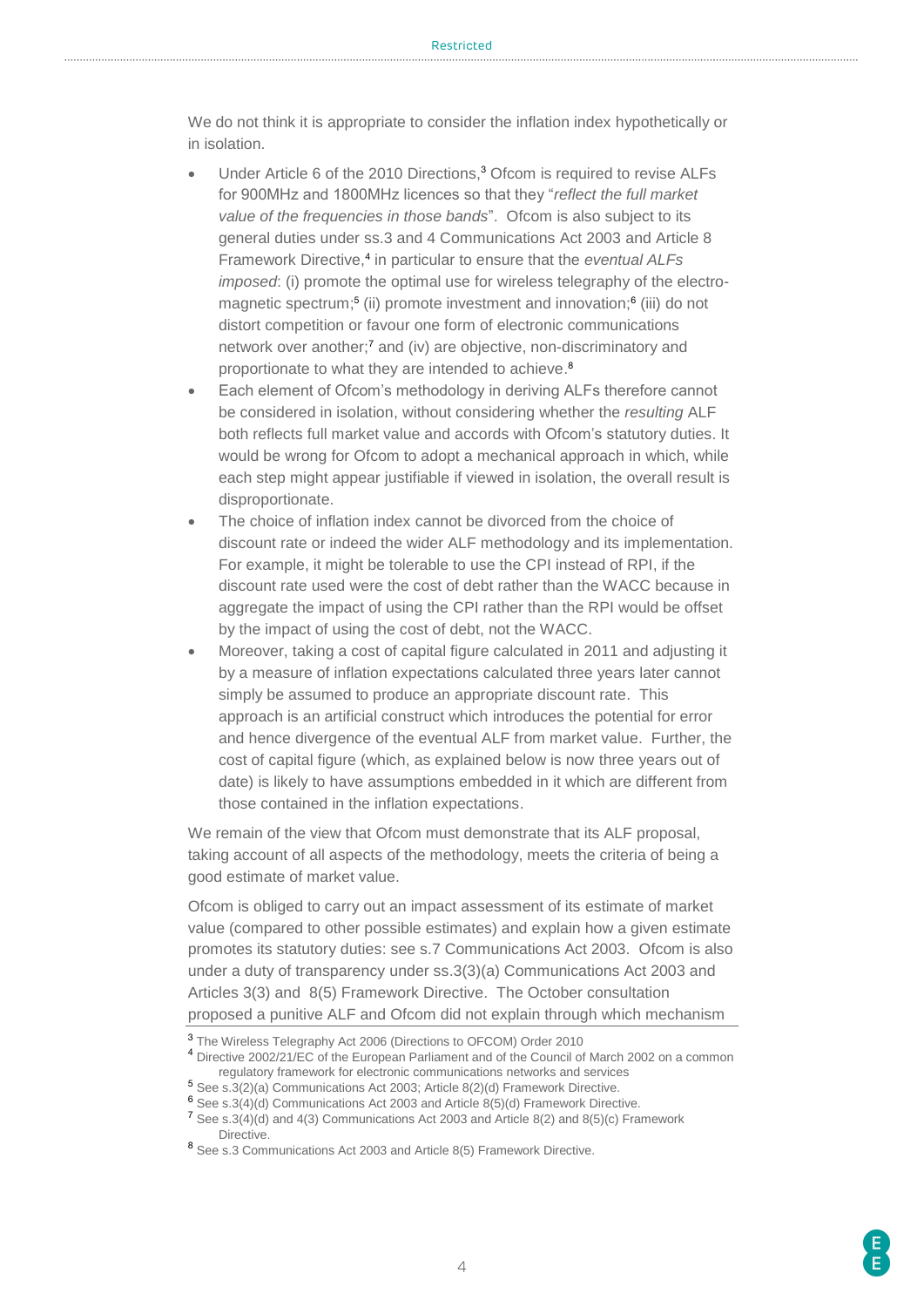that estimate of market value would work to promote its statutory duties or the objectives of the Direction. In our response to the October consultation, EE explained how an ALF for 1800 MHz at the level proposed would affect our 4G rollout to less populated areas and/or the prices we charge consumers. We feel unable to comment sensibly on Ofcom's assumed proposal to change the inflation index from RPI to CPI or the mechanics of that calculation until we understand Ofcom's revised ALF proposal in full. We note that EU law requires, that where a national regulatory authority intends to take measures in accordance with the Common Regulatory Framework, including when imposing fees for the rights of use of radio frequencies under Article 9 of the Authorisation Directive, it must allow interested parties the opportunity to comment on the draft measure within a reasonable period: see recital 15 and Article 6 of the Framework Directive. That requires consultation on the *whole* measure in order that its impacts may properly be evaluated by consultation respondents, not a partial or piecemeal consultation. We do not believe this current consultation on a methodology for converting the discount rate from RPI to a CPI basis is effective to discharge that obligation.

### <span id="page-4-0"></span>**Cost of capital estimates must be up to date and consistent with other regulatory decisions**

Our second observation is that the mobile cost of capital<sup>9</sup> as estimated by Ofcom in 2011 under the MCT review, which Ofcom proposes to adjust based on CPI for the ALF methodology, is now out of date. Ofcom is due to publish a consultation on the MCT for the period 2015-18 in May 2014<sup>10</sup> and this will include proposals for an updated mobile WACC including cost of debt and the risk free rate. We understand that Ofcom may issue a Statement on ALFs in July 2014.

It is of utmost importance that when determined, the ALFs should be based on the most recent and reliable evidence available to Ofcom at that time.

- By its very nature, this is a forward looking decision in that it will set the ALFs for years to come. The legal framework reinforces this point. Article 6 of the Direction states that the licence fees payable must reflect market value: since the licence fees for each year will be payable in the future in respect of that year, that implies that the fees should reflect a best estimate of future market value. Moreover, Ofcom is specifically required to promote efficient use of radio frequencies and to promote "*efficient investment and innovation in new and enhanced infrastructures".*<sup>11</sup> It is therefore essential to ensure that future ALFs are not set at a level which deters or otherwise distorts efficient investment.
- In that context, it is not appropriate to place a great deal of weight on information which is now three or four years out of date. The best estimate

<sup>&</sup>lt;sup>9</sup> WACC, cost of debt and the risk free rate

<sup>10</sup> with a Statement to be issued in March 2015

<sup>11</sup> See Articles 8(2)(d) and 8(5)(d) Framework Directive; s.3(4)(d) Communications Act 2003.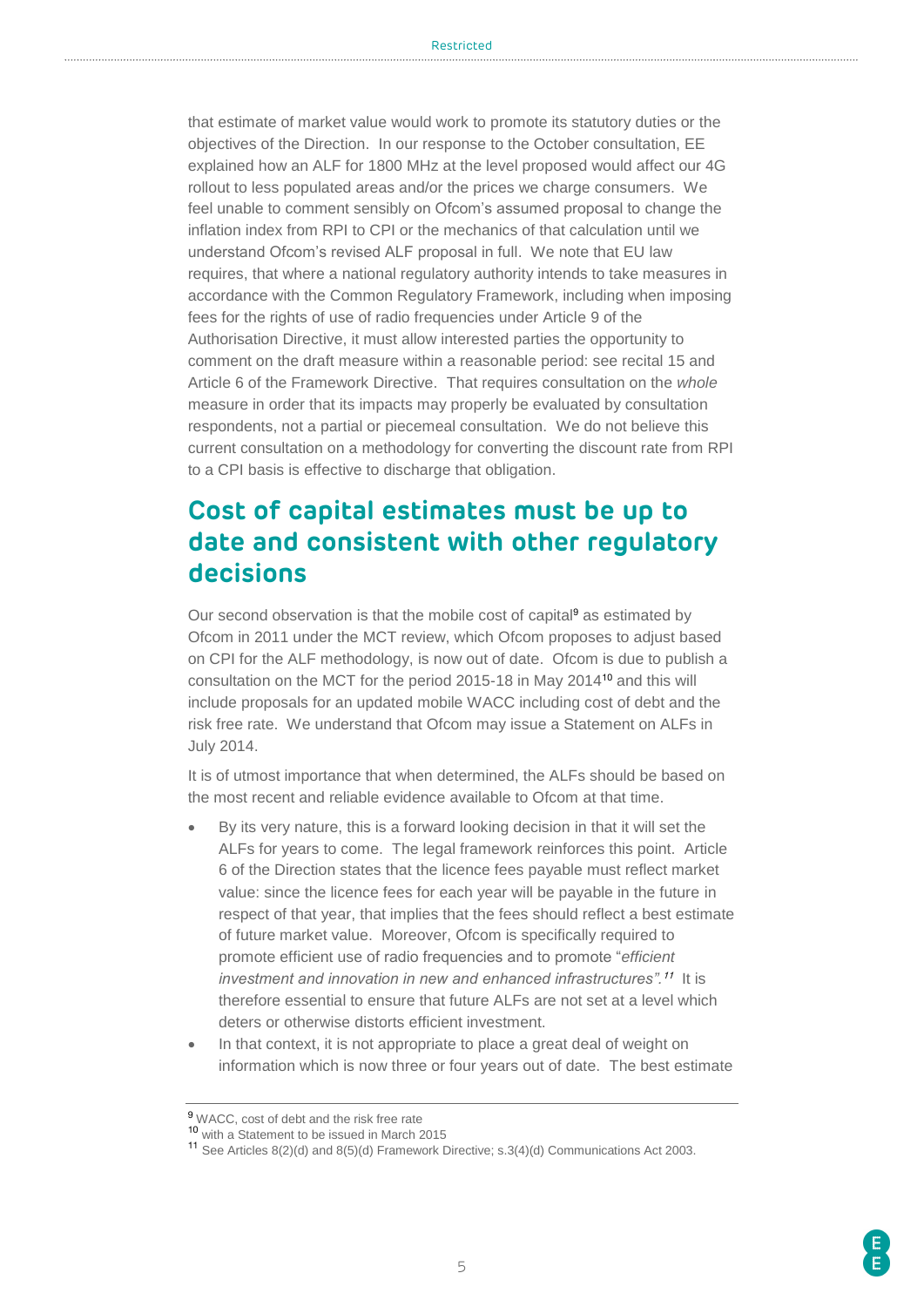of future value must be based on the most up-to-date and reliable evidence.

 Whilst Ofcom is required to have regard to the, now historic, prices from the combined award of 800 MHz and 2.6 GHz; it is not obliged to set ALFs at the level of the auction prices or otherwise to have regard to historic information. Indeed Ofcom's publication on 16 May 2014 of further benchmarks from other European auctions that have concluded since the October consultation<sup>12</sup> and that it may take into account when setting ALFs, demonstrate that Ofcom believes estimates of market value can change over time. Of course, the ALFs also have to be reasonably stable over time but if the purpose of the ALFs is to send appropriate signals so as to encourage licensees to use spectrum efficiently and make efficient investment decisions, Ofcom clearly needs to use an up to date measure of the appropriate discount rate in its ALF methodology.

In addition, it is not acceptable to use one estimate of mobile cost of capital for this ALF decision and another for the upcoming MCT decision. According to Article 8(5)(a) of the Framework Directive and section 3.3(a) Communications Act 2003, Ofcom is required to adopt a consistent regulatory approach. That is particularly important when the decisions are being taken closely together in time, and that the ALF decision will affect the mobile operators over the whole of the next MCT charge control period (and after the end of the 2011 MCT charge control). Further, an inconsistency between the two is likely to have a detrimental effect on the mobile operators. Spectrum is in reality an input cost for the provision of mobile call termination, and the cost of mobile call termination is price controlled using a modelling methodology in which spectrum costs are approximated by the additional network costs that would be incurred if incremental spectrum was not held.

The issue of what is the current appropriate cost of capital for the mobile sector is a general one that must be considered in the same way across all relevant Ofcom decisions. It would be wholly unacceptable for Ofcom to consult on an updated mobile cost of capital in May 2014 for MCT and set ALFs on the basis of the 2011 MCT cost of capital in July 2014.

#### <span id="page-5-0"></span>**Conclusion**

The real issue at stake is what the appropriate cost of capital for the mobile sector is. This must be considered in the round. There are at least two fundamental problems with Ofcom's current approach. First, Ofcom is wrong to consult on the issue of inflation index in isolation. A change of methodology to use CPI rather than RPI is material and must be considered alongside the choice of discount rate with a proper impact analysis of the sum total of Ofcom's proposals to confirm how and why a given estimate of ALFs meet the objectives of the Direction and Ofcom's wider statutory duties. Second, as time passes, the estimate of mobile cost of capital from the 2011 MCT becomes out of date. Ofcom must address the fundamental issue of what is the current cost

<sup>12</sup> Available at http://stakeholders.ofcom.org.uk/consultations/900-1800-mhz-fees/update-note/